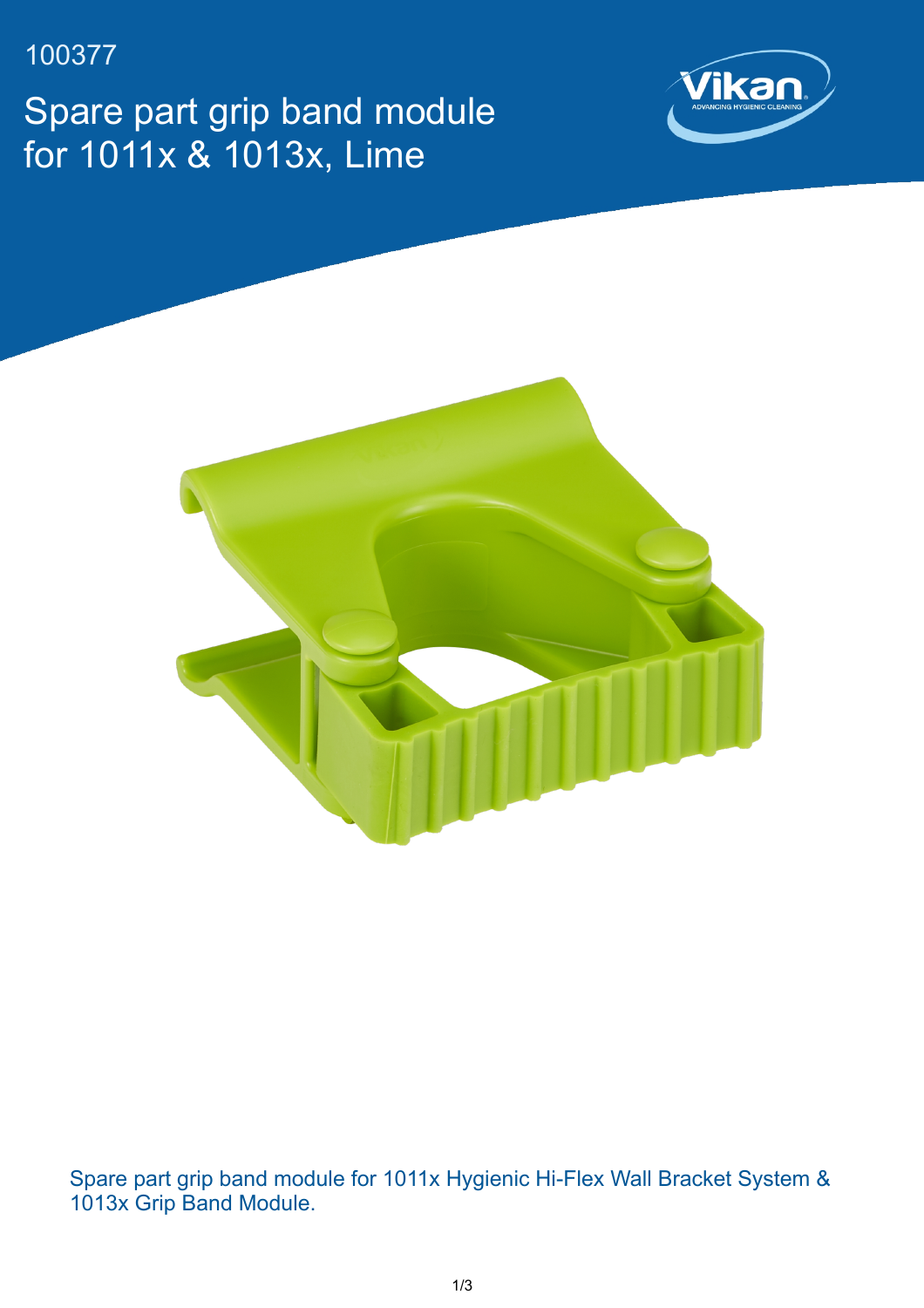## **Technical Data**

| <b>Item Number</b>                                                                        | 100377                             |
|-------------------------------------------------------------------------------------------|------------------------------------|
| <b>Material</b>                                                                           | Polypropylene<br><b>TPE Rubber</b> |
| Complies with (EC) 1935/2004 on food contact materials <sup>1</sup>                       | <b>No</b>                          |
| Produced according to EU Regulation 2023/2006/EC of Good<br><b>Manufacturing Practice</b> | Yes                                |
| <b>FDA compliant raw material (CFR 21)</b>                                                | Yes                                |
| Complies with UK 2019 No. 704 on food contact materials                                   | Yes                                |
| Meets the REACH Regulation (EC) No. 1907/2006                                             | Yes                                |
| <b>California Proposition 65 Compliant</b>                                                | Yes                                |
| Use of phthalates and bisphenol A                                                         | <b>No</b>                          |
| <b>Is Halal and Kosher compliant</b>                                                      | Yes                                |
| <b>Box Quantity</b>                                                                       | 15 Pcs.                            |
| Quantity per Pallet (80 x 120 x 200 cm)                                                   | 2400 Pcs                           |
| <b>Quantity Per Layer (Pallet)</b>                                                        | 240 Pcs.                           |
| <b>Box Length</b>                                                                         | 293 mm                             |
| <b>Box Width</b>                                                                          | 190 mm                             |
| <b>Box Height</b>                                                                         | 175 mm                             |
| Length                                                                                    | 80 mm                              |
| <b>Width</b>                                                                              | 70 mm                              |
| <b>Height</b>                                                                             | 48 mm                              |
| <b>Net Weight</b>                                                                         | 0.05791 kg                         |
| <b>Weight bag (Recycling Symbol "4" Low Density Polyethylene</b><br>(LDPE)                | 0.0048 kg                          |
| <b>Weight cardboard</b>                                                                   | 0.008002 kg                        |
| <b>Tare total</b>                                                                         | 0.012802 kg                        |
| <b>Gross Weight</b>                                                                       | $0.07$ kg                          |
| <b>Cubik metre</b>                                                                        | 0.000269 M3                        |
| <b>Recommended sterilisation temperature (Autoclave)</b>                                  | 121 °C                             |
| Max. cleaning temperature (Dishwasher)                                                    | 93 °C                              |
| Max usage temperature (food contact)                                                      | 40 °C                              |
| Max usage temperature (non food contact)                                                  | 80 °C                              |
| Min. usage temperature <sup>3</sup>                                                       | 0 °C                               |
| Min. pH-value in usage concentration                                                      | 2 pH                               |
| <b>Max. pH-value in Usage Concentration</b>                                               | 10.5 pH                            |
| <b>Gtin-13 Number</b>                                                                     | 5705022036307                      |
| <b>GTIN-14 Number (Box quantity)</b>                                                      | 15705028036292                     |
| <b>Customs Tariff No.</b>                                                                 | 39241000                           |